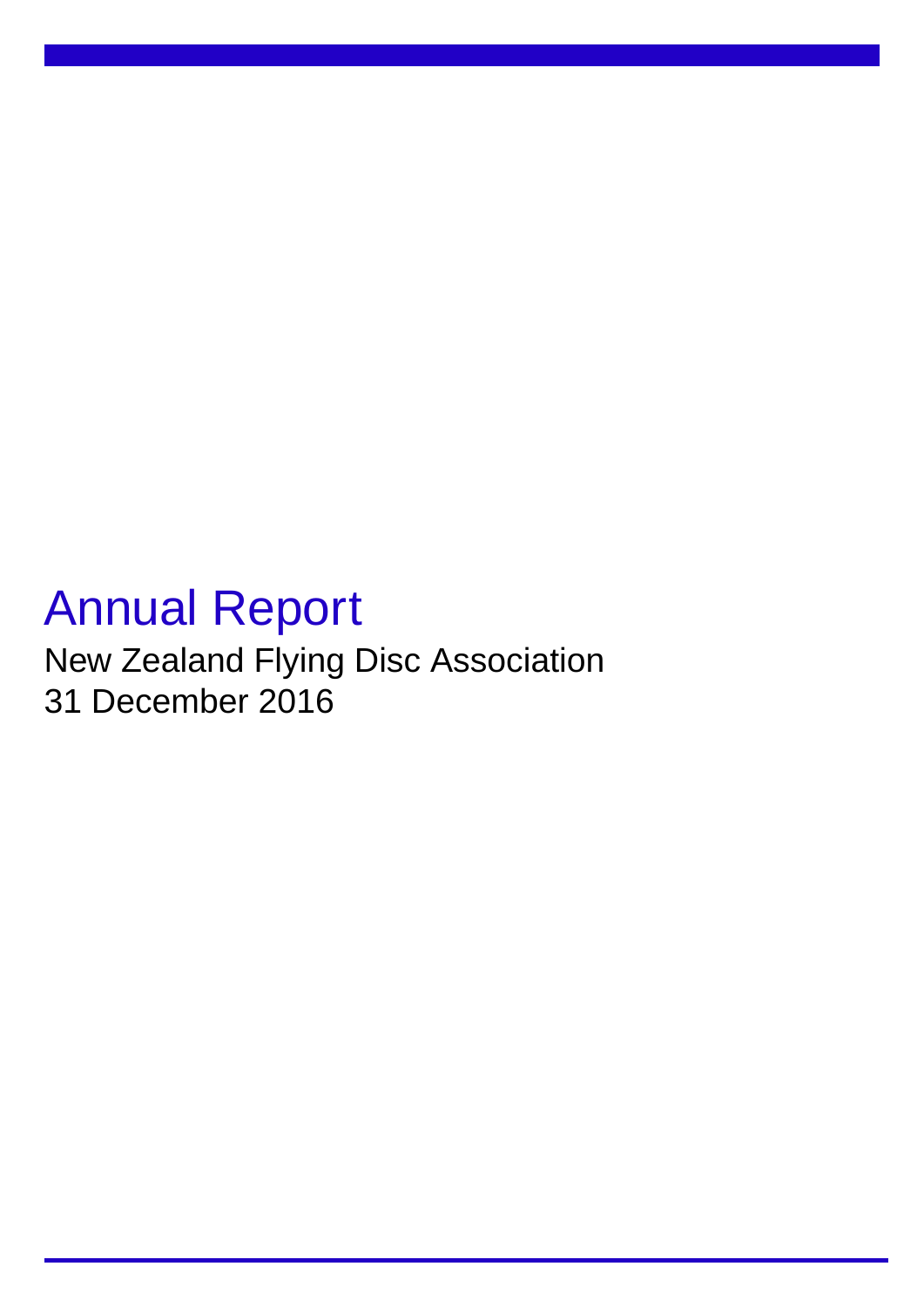# **Contents**

| <b>Compilation Report</b>         | $\mathbf{R}$ |
|-----------------------------------|--------------|
| <b>Income Statement</b>           | 4            |
| <b>Movements in Equity</b>        | 5            |
| <b>Balance Sheet</b>              | 6            |
| <b>Depreciation Schedule</b>      |              |
| Notes to the Financial Statements | 8            |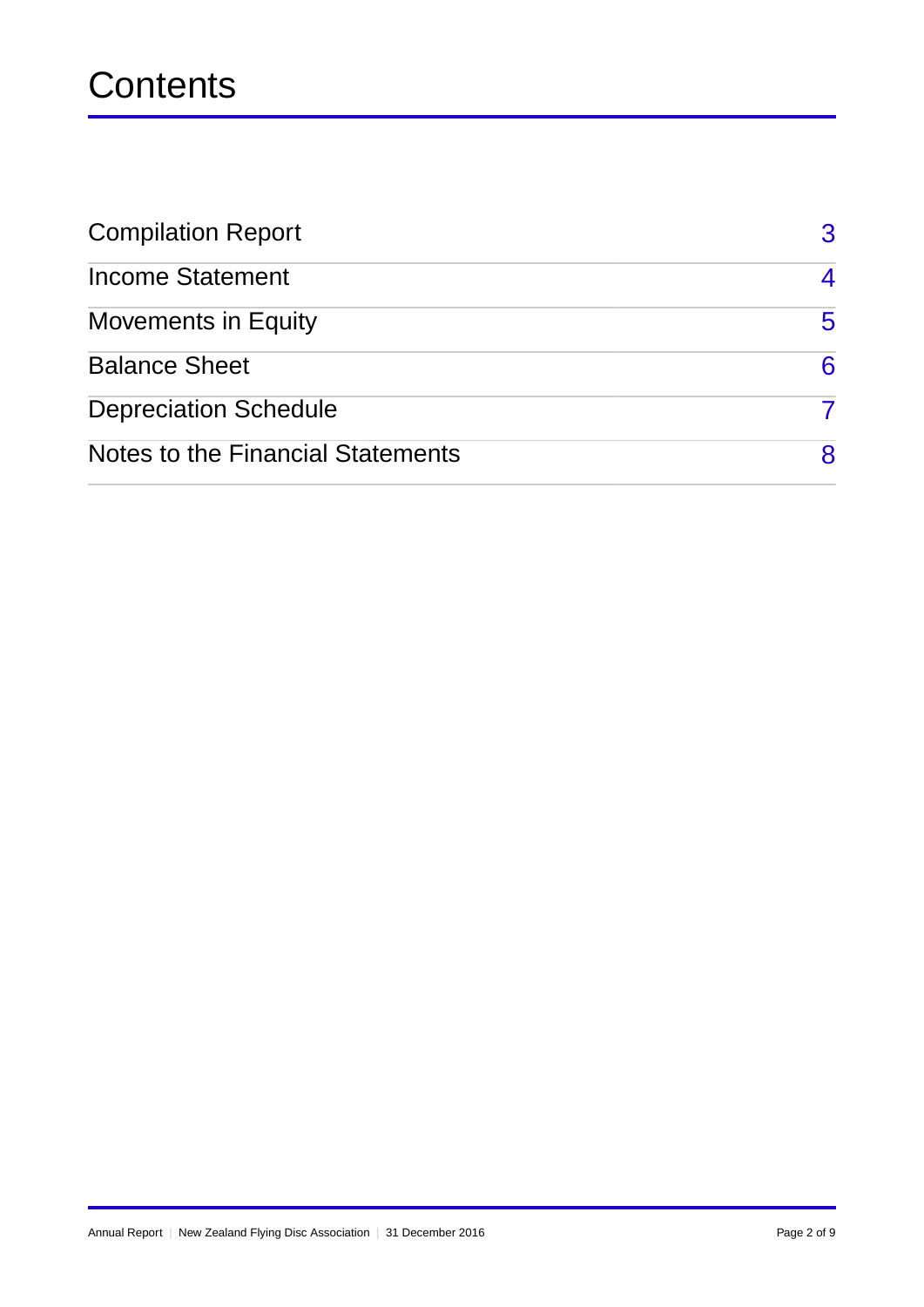### New Zealand Disc Golf Association Incorporation For the year ended 31 December 2016

#### **1. Scope**

On the basis of information you provided we have compiled, in accordance with Service Engagement Standard No. 2: Compilation of Financial Information, the financial statements of New Zealand Disc Golf Association Incorporation for the year ended 31 December 2016. These have been prepared in accordance with the Financial Reporting Act 1993 described in the Statement of Accounting Policies contained in these financial statements.

#### **2. Responsibilities**

You are solely responsible for the information contained in the financial statements and have determined that the Financial Reporting Act 1993 used is appropriate to meet your needs and for the purpose that the financial statements were prepared. The financial statements were prepared exclusively for your benefit. We do not accept responsibility to any other person for the contents of the financial statements.

#### **3. No audit or review engagement undertaken**

Our procedures use accounting expertise to undertake the compilation of the financial statements from information you provided. Our procedures do not include verification or validation procedures. No audit or review engagement has been performed and accordingly no assurance is expressed.

#### **4. Independence**

We have no involvement with New Zealand Flying Disc Association, other than for the preparation of financial statements and management reports and offering advice based on the financial information provided.

#### **5. Disclaimer of liability**

Neither we nor any of our employees accept any responsibility for the reliability, accuracy or completeness of the compiled financial information nor do we accept any liability of any kind whatsoever, including liability by reason of negligence, to any person for losses incurred as a result of placing reliance on the compiled financial information.

Cockcroft & Thomas Ltd Chartered Accountants Auckland 9 April 2017

 $\overline{a}$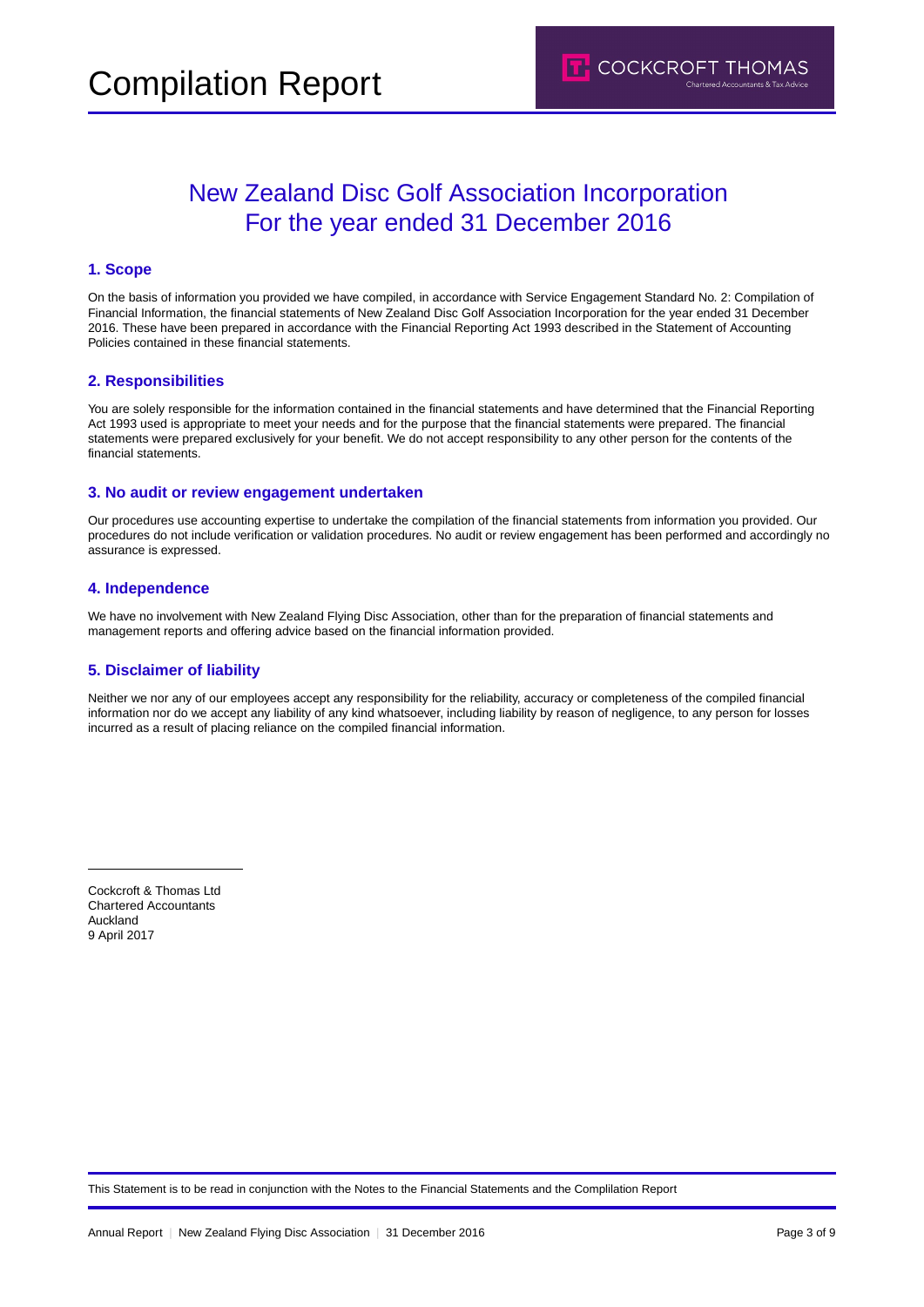### <span id="page-3-0"></span>New Zealand Disc Golf Association Incorporation For the 12 months ended 31 December 2016

|                                                    | Dec-16         | <b>Dec-15</b>  |
|----------------------------------------------------|----------------|----------------|
| Income                                             |                |                |
| <b>Bagtag Sales</b>                                | 785            | $\overline{a}$ |
| Event Income                                       | 855            | 5,666          |
| Fundraising                                        | 4,110          |                |
| Other Income                                       |                | 386            |
| Sponsorship                                        | 6,800          | 2,000          |
| <b>Tournament Revenue</b>                          | 2,807          | 2,682          |
| <b>Tournament Revenue Due</b>                      | 931            | 326            |
| <b>Total Income</b>                                | 16,288         | 11,060         |
| less Cost of Goods Sold                            |                |                |
| <b>Purchases</b>                                   |                |                |
| <b>Event Expenses</b>                              | 9,282          | 7,445          |
| <b>Total Purchases</b>                             | 9,282          | 7,445          |
| <b>Total Cost of Goods Sold</b>                    | 9,282          | 7,445          |
| <b>Gross Profit</b>                                | 7,007          | 3,615          |
| <b>Other Income</b>                                |                |                |
| <b>Interest Received</b>                           | 32             | 81             |
| <b>Total Other Income</b>                          | 32             | 81             |
| less Expenses                                      |                |                |
| <b>Accountancy Fees</b>                            | $\overline{a}$ | 382            |
| Advertising                                        |                | 1,088          |
| <b>Bad Debts Written Off</b>                       | ÷,             | 114            |
| Depreciation                                       | 224            | 241            |
| Insurance                                          | 460            | 460            |
| Interest & Bank Charge                             | $\blacksquare$ | 20             |
| Legal Fees - Deductible                            | $\blacksquare$ | 1,093          |
| Sponsorship Expense                                | ä,             | 529            |
| Subscriptions & Licences                           | 380            | 293            |
| Telecommunications                                 | 40             | ÷.             |
| <b>Trophy Engraving</b>                            | 575            | 125            |
| Website                                            | 515            | 80             |
| <b>Total Expenses</b>                              | 2,193          | 4,425          |
| <b>Profit (Loss) before Taxation</b>               | 4,845          | (728)          |
| <b>Total Adjustments and Taxation for the Year</b> | $\blacksquare$ |                |
| Net Profit (Loss) for the Year                     | 4,845          | (728)          |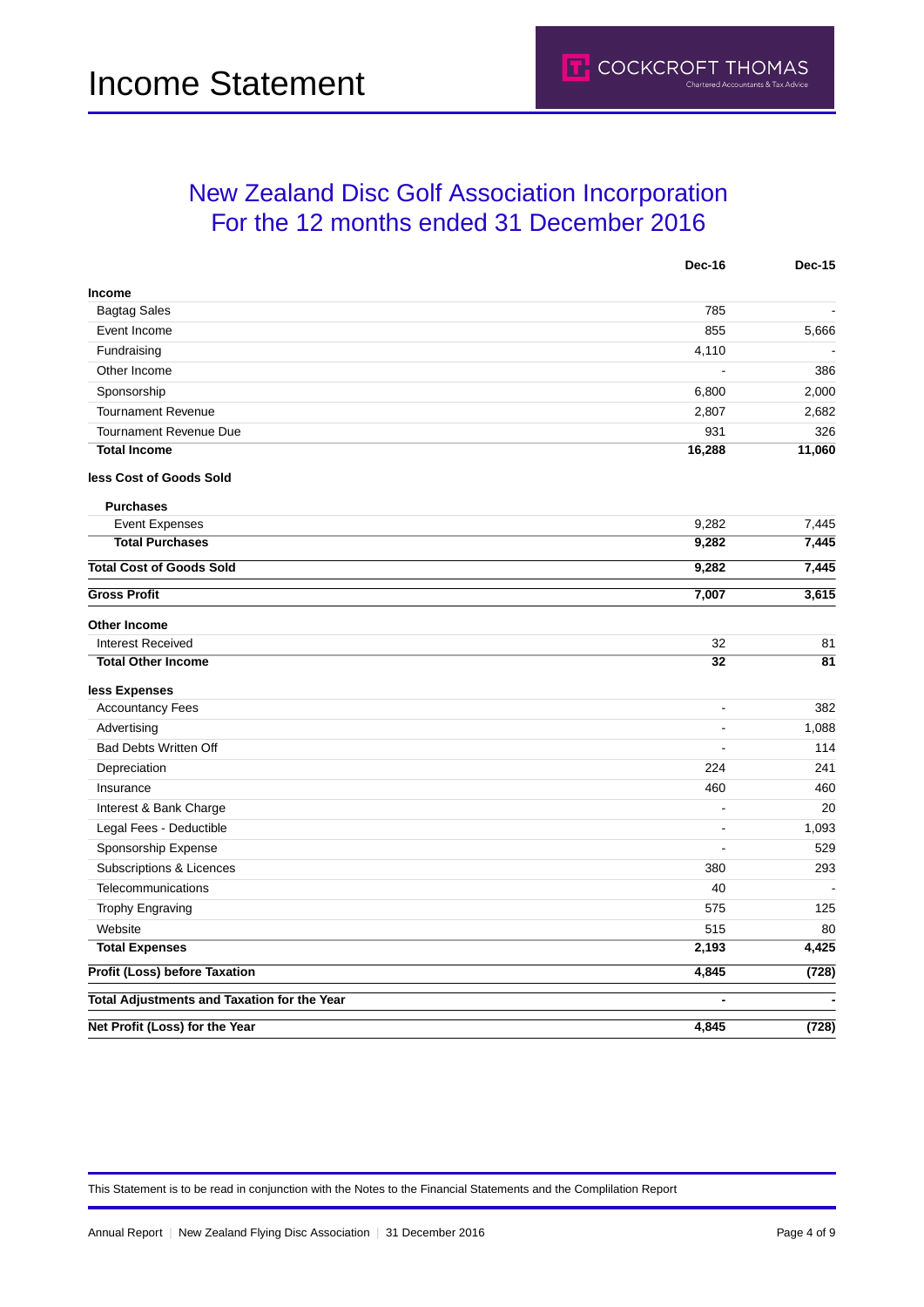### New Zealand Disc Golf Association Incorporation As at 31 December 2016

|                             | 31 Dec 2016 | 31 Dec 2015 |  |
|-----------------------------|-------------|-------------|--|
| <b>Equity</b>               |             |             |  |
| <b>Opening Balance</b>      | 20,882      | 21,613      |  |
| Plus movement for the year  |             |             |  |
| Current year earnings       | 4,845       | (728)       |  |
| Equity/Members funds        | (1)         | (2)         |  |
| Total movement for the year | 4,844       | (731)       |  |
| <b>Total Equity</b>         | 25,727      | 20,882      |  |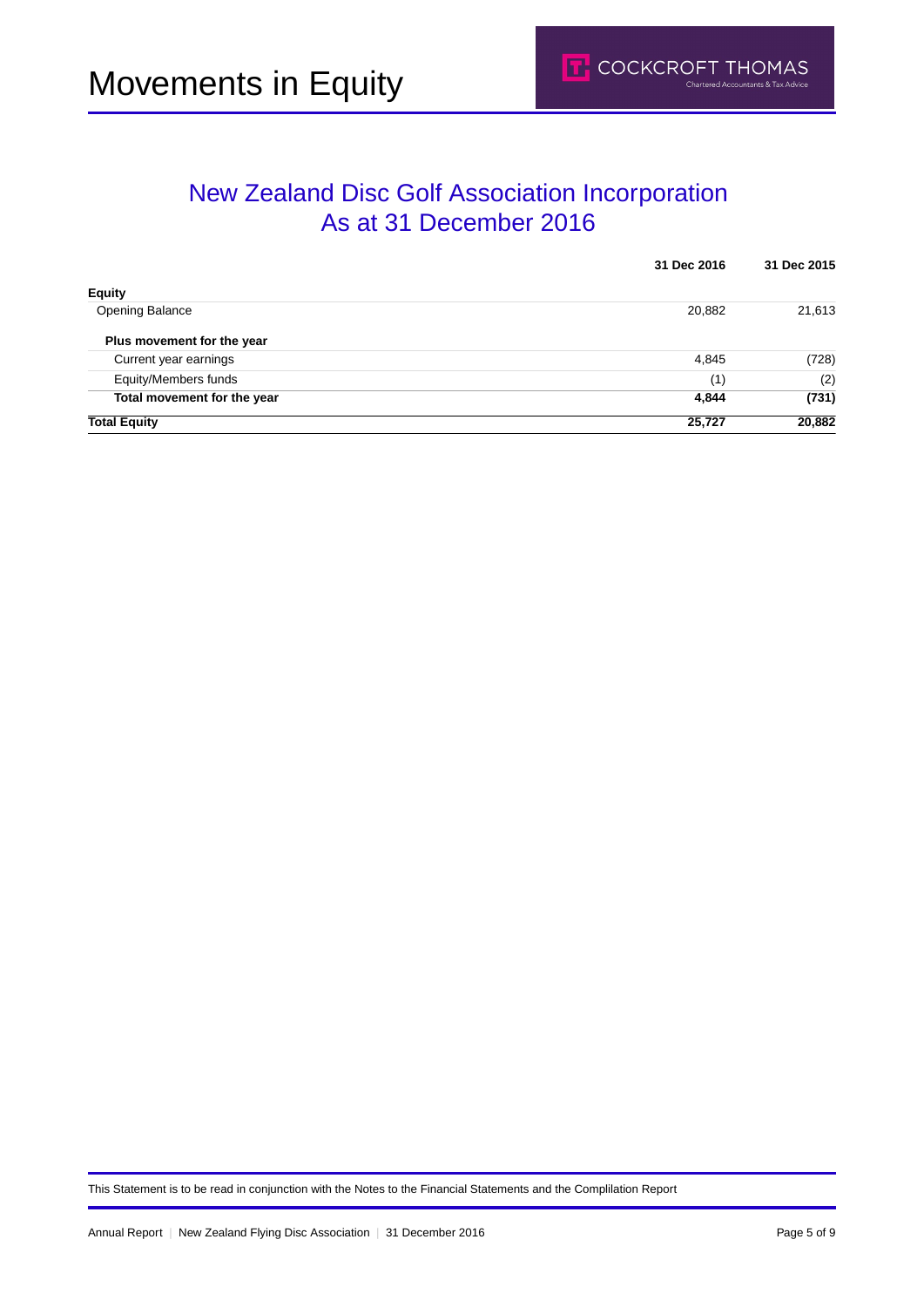### <span id="page-5-0"></span>New Zealand Disc Golf Association Incorporation As at 31 December 2016

|                                  | 31 Dec 2016              | 31 Dec 2015     |
|----------------------------------|--------------------------|-----------------|
| <b>Assets</b>                    |                          |                 |
| <b>Current Assets</b>            |                          |                 |
| <b>Accounts Receivable</b>       | 1,686                    | 212             |
| <b>Business account</b>          | 22,136                   |                 |
| Loan to Wellington For Baskets   |                          | 800             |
| Westpac - 00                     | $\overline{\phantom{a}}$ | 6,007           |
| Westpac - 002                    |                          | 10,697          |
| <b>Total Current Assets</b>      | 23,822                   | 17,716          |
| <b>Non Current Assets</b>        |                          |                 |
| <b>Fixed Assets</b>              | 2,972                    | 3,196           |
| <b>Total Non Current Assets</b>  | 2,972                    | 3,196           |
| <b>Total Assets</b>              | 26,794                   | 20,912          |
| <b>Liabilities</b>               |                          |                 |
| <b>Current Liabilities</b>       |                          |                 |
| <b>Accounts Payable</b>          | 1,068                    | 30              |
| <b>Total Current Liabilities</b> | 1,068                    | 30              |
| <b>Total Liabilities</b>         | 1,068                    | $\overline{30}$ |
| <b>Net Assets</b>                | 25,727                   | 20,882          |
| <b>Equity</b>                    |                          |                 |
| <b>Retained Earnings</b>         | 25,727                   | 20,882          |
| <b>Total Equity</b>              | 25,727                   | 20,882          |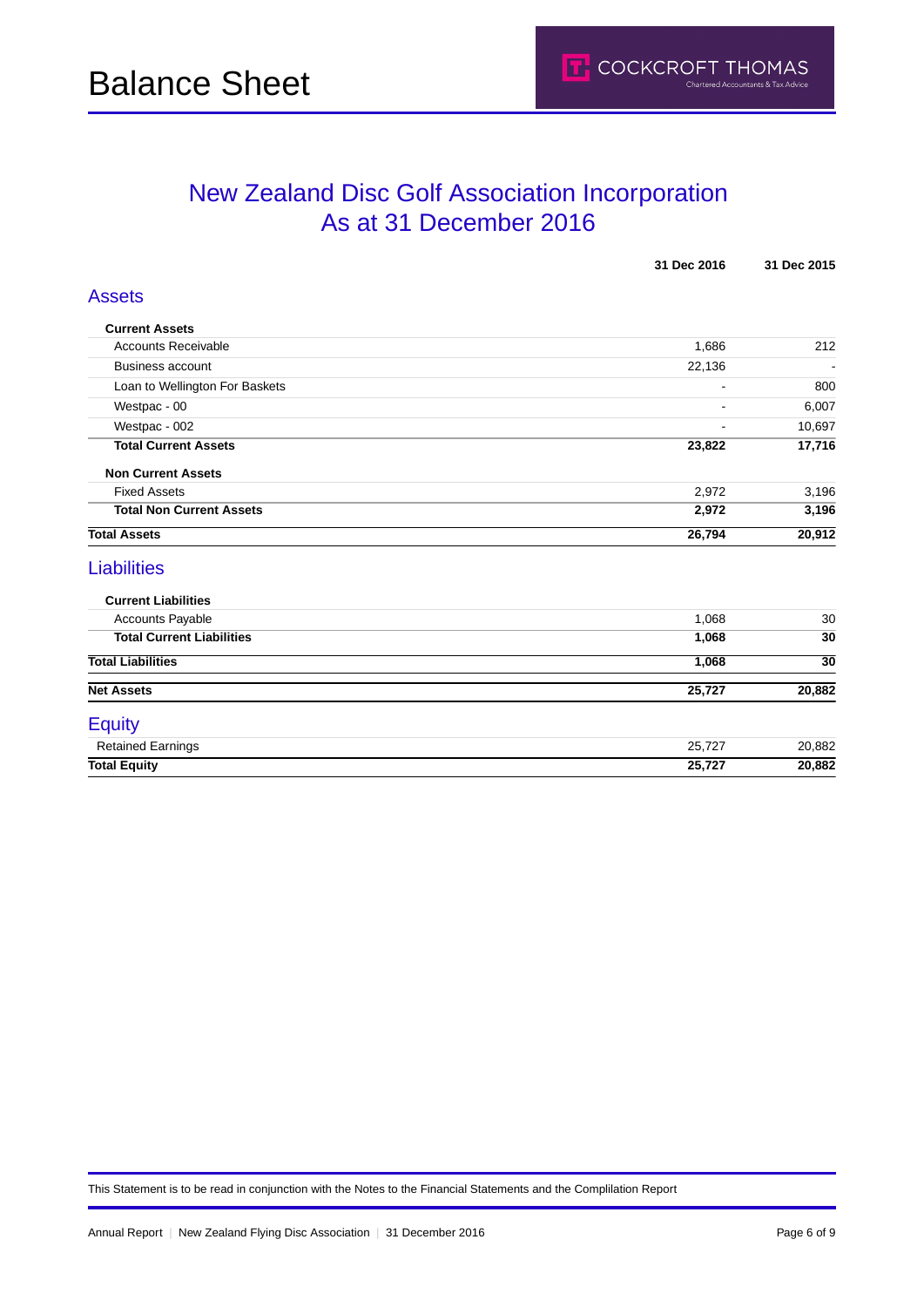### New Zealand Disc Golf Association Incorporation 1 January 2016 to 31 December 2016

| Name                                         | Number  | Type      | Cost  | Rate   | Purchased Disposed |       |                          | 1-Jan-16 Purchases Depreciation | Disposals Accum Dep             | 31-Dec-16 |
|----------------------------------------------|---------|-----------|-------|--------|--------------------|-------|--------------------------|---------------------------------|---------------------------------|-----------|
| Equipment                                    |         |           |       |        |                    |       |                          |                                 |                                 |           |
| Baskets in<br>Nelson x2                      | FA-0002 | Equipment | 968   | 7.0%DV | 31 Dec 2014        | 498   |                          | 35                              | 504<br>$\sim$                   | 463       |
| Baskets in<br>Wanaka x3                      | FA-0003 | Equipment | 1,553 | 7.0%DV | 31 Dec 2014        | 1,024 |                          | 72                              | 600<br>$\sim$                   | 952       |
| DGA BasketsFA-0001<br>in<br>Queenstown<br>х4 |         | Equipment | 1,800 | 7.0%DV | 31 Dec 2014        | 1,674 |                          | 117                             | 243<br>$\overline{\phantom{a}}$ | 1,557     |
| <b>Total Equipment</b>                       |         |           | 4,320 |        |                    | 3,196 | $\overline{\phantom{a}}$ | 224                             | 1,348<br>$\blacksquare$         | 2,972     |
| <b>Total</b>                                 |         |           | 4,320 |        |                    | 3,196 |                          | 224                             | 1,348<br>$\blacksquare$         | 2,972     |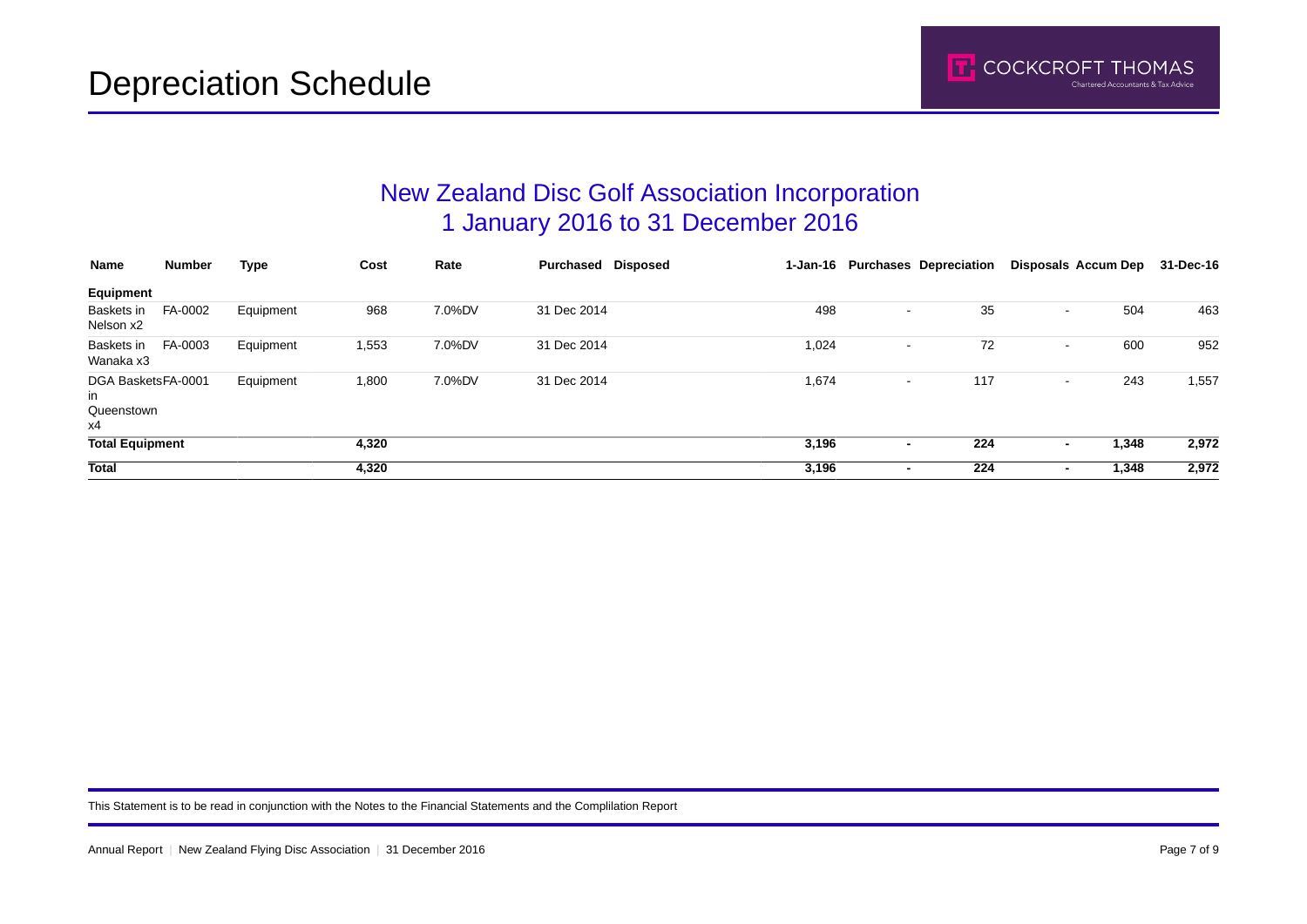### New Zealand Disc Golf Association Incorporation For the year ended 31 December 2016

#### **1. Statement of Accounting Policies**

The financial statements presented here are for the entity New Zealand Flying Disc Association, a registered company under the Companies Act 1993.

New Zealand Flying Disc Association qualifies as an exempt company under the Financial Reporting Act 1993. These financial statements have been prepared in accordance with the Financial Reporting Act 1993 and the Financial Reporting Order 1994.

The accounting principles recognised as appropriate for the measurement and reporting of earnings and financial position on an historical cost basis have been used, with the exception of certain items for which specific accounting policies have been identified.

#### **2. Changes in Accounting Policies**

There have been no changes in Accounting Policies. All policies have been applied on bases consistent with those used in previous years.

#### **3. Fixed Assets and Depreciation**

All fixed assets are recorded at cost less accumulated depreciation. Depreciation of the assets has been calculated at the maximum rates permitted by the Income Tax Act 2007. The entity has the following asset classes: Equipment. 7% Diminishing Value

#### **4. Good and Services Tax**

These financial statements have been prepared on a GST inclusive basis. The entity is not GST registered.

#### **5. Income Tax**

The entity is exempt from resident withholding tax on interests and dividend. It is taxed for any income outside its not for profit activities.

#### **6. Accounts Receivable**

Receivables are stated at their estimated realisable value. Bad debts are written off in the year in which they are identified.

#### **7. Audit**

These financial statements have not been audited.

#### **8. Trade and Other Receivables**

|                                          | 31-Dec-16 | 31-Dec-15 |
|------------------------------------------|-----------|-----------|
| <b>Trade and Other Receivables</b>       |           |           |
| Trade and other receivables              | 755       |           |
| Trade receivables                        | 931       | 212       |
| <b>Total Trade and Other Receivables</b> | 1,686     | 212       |
| 9. Trade and Other Payables              |           |           |
|                                          | 31-Dec-16 | 31-Dec-15 |
| <b>Trade and Other Payables</b>          |           |           |
| Trade and other payables                 | 1,068     |           |
| Trade payables                           |           | 30        |

**Total Trade and Other Payables 1,068 30**